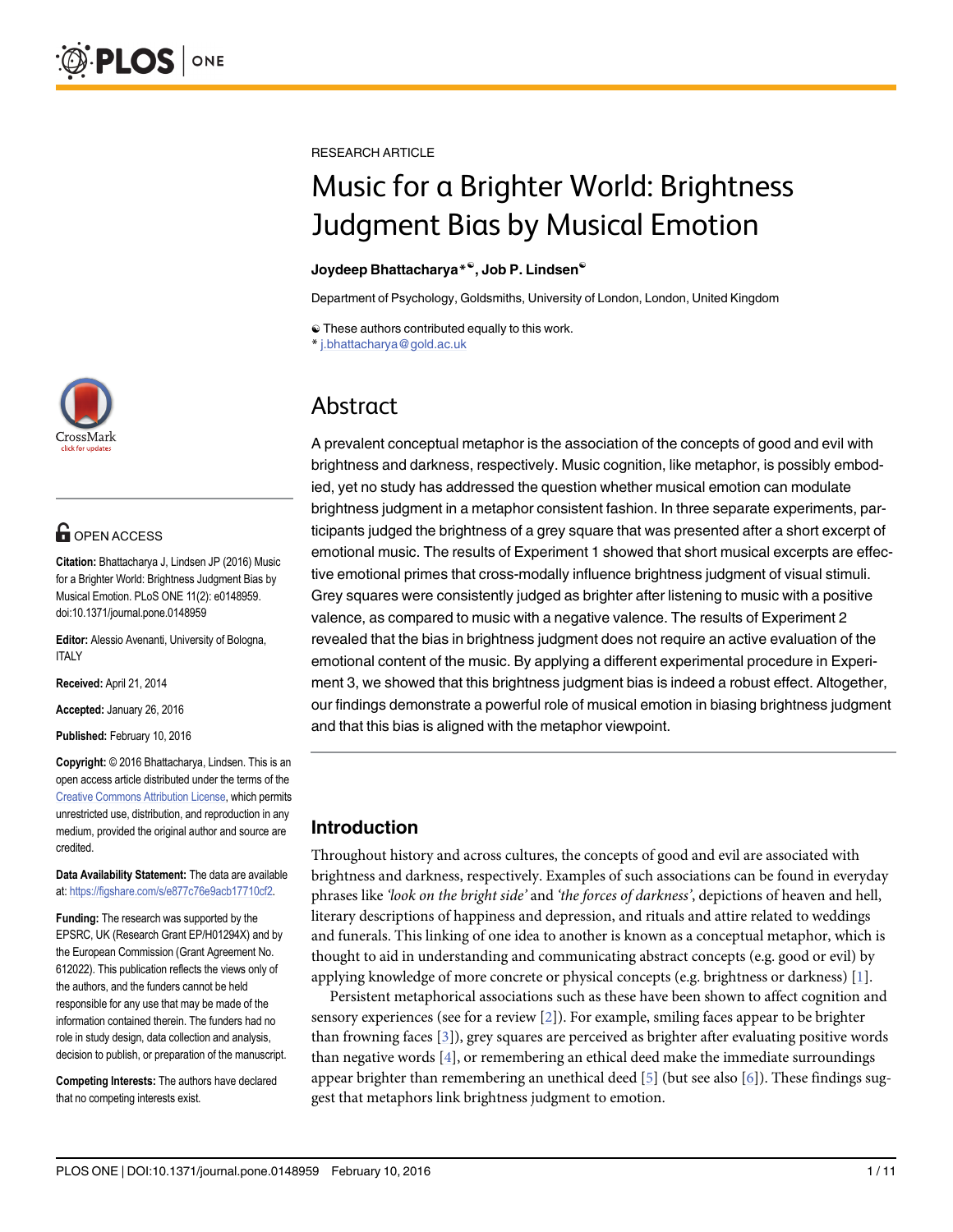<span id="page-1-0"></span>**PLOS** I ONE

> A stimulus that has been successfully and reliably used to induce emotions and affective states is music [[7\]](#page-9-0). More than 2500 years ago, the celebrated Chinese philosopher Confucius remarked, "Music produces a kind of pleasure which human nature cannot do without." Human civilizations have undergone a sea change since then. Yet after two millennia the statement stands as bold and true as ever. We spend billions of dollars annually on music, and in every society, music is experienced and consumed by most people in their everyday lives and in diverse situations [\[8](#page-9-0), [9](#page-9-0)]. A considerable amount of music experience is deliberate [[10](#page-9-0)], and emotions appear prominently in people's reported motives for listening to music [\[11\]](#page-9-0). The experience of music listening is mediated by many factors including musical and cultural background  $[12]$  $[12]$  $[12]$ , musical preferences  $[13]$  $[13]$ , familiarity  $[14]$  $[14]$ , personality  $[15]$  $[15]$  $[15]$ , and the social context [\[16](#page-9-0)]. Yet there is recent evidence that certain basic emotions, like happy and sad, expressed by musical stimuli are universally recognized  $[17]$  $[17]$ . There could be a systematic relationship between musical profiles (e.g., crescendos) and psychophysical autonomic responses [[18](#page-9-0)], which are not necessarily under listener's cognitive control.

> Therefore, it is not too surprising that recent research shows that musical emotion could alter our decision making processes (see for a review, [[19](#page-9-0)]). For example, ratings of the taste of wine reflected the emotional connotation of the background music [\[20\]](#page-9-0). The emotional judgment of facial stimuli could be biased towards the direction of the emotional valences of the musical primes [[21\]](#page-9-0) or emotional judgment of complex visual stimuli were biased towards the direction of emotional arousals of the musical primes [[22\]](#page-9-0). Further, Riener and colleagues [[23](#page-9-0)] showed that when participants were led to a music-induced sad mood, while standing at the bottom of a steep hill, they tend to overestimate the steepness of a hill in a similar manner to those made by participants under physical stress  $[24]$  $[24]$  $[24]$ . Furthermore, in an affective priming paradigm using consonant and dissonant chords as priming stimuli and emotional words as target stimuli, Sollberger and colleagues [\[25\]](#page-9-0) showed that the target words were evaluated faster and more accurately for affectively congruent prime-target pairs than for incongruent ones.

> However, it is not yet known whether musical emotion can modulate brightness judgment in a metaphor consistent fashion. Hence, we investigated the effect of musical emotion on brightness judgment. In three separate experiments, participants judged the brightness of a grey square that was presented after an excerpt of emotional music. Although in previous research music was often used as a background stimuli, and the exposure to music was relatively long (in the order of minutes), we assumed that even relatively short (in the order of seconds) musical excerpts can be used as effective emotional primes that could lead to influence brightness judgment. Based on the prevalent metaphorical mapping (positive = bright; negative = dark), we predicted that the emotional valence of the musical excerpt systematically affects brightness judgement, i.e. a positive music excerpt biases judgment towards brighter while a negative music excerpt biases judgment towards darker.

## Materials and Methods

#### Ethics Statement

All participants gave written informed consent before the start of the experiment. The experimental protocol followed the guidelines of the declaration of the Helsinki and was approved by the Ethics Committee of the Department of Psychology at Goldsmiths.

#### Stimuli

For all three experiments, we used 56 short musical excerpts as primes that were previously validated by Vieillard and colleagues [[26](#page-10-0)] conveying four target emotions: happiness, sadness, scary, and peacefulness. These four different types of musical primes could be discriminated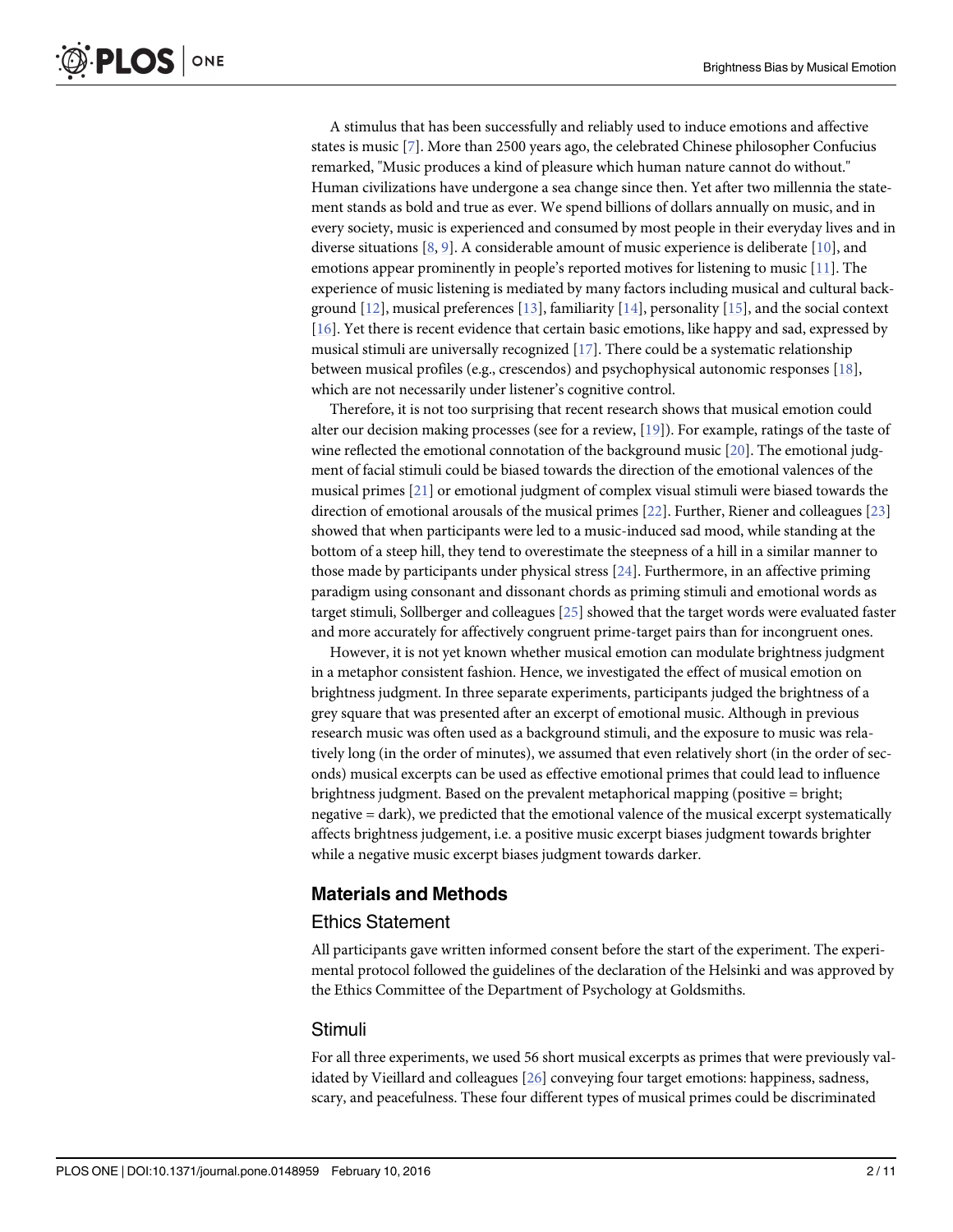<span id="page-2-0"></span>along the two principal dimensions of Russell's circumplex model of affect [[27](#page-10-0)]: arousal and valence. Musical excerpts with a high rating on both valence and arousal were labelled as happy, a low rating on both valence and arousal was taken to indicate sadness, a high rating on valence combined with a low rating on arousal was considered to indicate peacefulness, and finally, a low rating on valence combined with a high arousal rating was thought to indicate scariness. There were 14 musical excerpts in each emotional category. The length of the segments was between 9 s and 17 s and was matched across categories. The primes were generated as MIDI and synthesized using a piano timbre.

# Analysis of Musical Stimuli

As two auditory attributes, pitch and acoustic brightness, are conceptually related with the visual brightness, we performed two types of analysis of the musical primes. For pitch, we performed a midi-based analysis by the function readmidi.m available at kenschutte.com/midi. For acoustic brightness, we performed an acoustic analysis by the function mirbrightness.m available in the MIR Toolbox [\[28](#page-10-0)].

# Experiment 1

Participants. Twenty adults (11 females, mean age 27 years) with normal or corrected vision and normal hearing volunteered to take part in Experiment 1. None of the participants were professional musicians or music students.

Experimental Procedure. On each of the 56 trials, participants were presented with two grey squares with identical dimensions, background and locations, and a musical prime. The first square was presented for 1 s, after which it was replaced by a fixation cross and the musical prime was played via headphones. After the musical excerpt was finished, participants were asked to rate the valence and arousal of the musical prime on two 7-point Likert scales (valence scale from 1: very unpleasant to 7: very pleasant; arousal scale from 1: very relaxing to 7: very stimulating) presented sequentially. Immediately afterwards, a second grey square was presented for 1 s. The participants were asked to judge whether the second square was brighter or darker than the first by a left or right key press. In the instructions, the participants were told that the change in brightness between the two squares was small but detectable (similar instruction as in  $[4]$ ), while in reality the same square was presented twice. The order of the musical primes was randomized over participants.

Data Analysis. A brightness judgment bias was calculated as the deviation of the average proportion of brighter/darker judgements from 0.5. Positive (negative) deviation from 0.5 would indicate that the second square was judged as brighter (darker) than the first one. The brightness judgment bias was analysed with a 2 (valence: positive vs. negative) x 2 (arousal: high vs. low) within-subjects ANOVA. This ANOVA was repeated twice; once based on the original classification of the primes by Vieillard and colleagues [[26](#page-10-0)], and once based on the subjective ratings of valence and arousal of each participant in this experiment. The latter classification was done by using a median split on the individual ratings. Effects were considered statistically significant at  $p < 0.05$ . Further, all reported effect sizes  $(r)$  were calculated after Rosenthal [\[29,](#page-10-0) [30\]](#page-10-0) as follows:  $r = \sqrt{t^2/(t^2 + df)}$ . The *r* values were interpreted after Cohen [\[31](#page-10-0)] as follows: small effect,  $r = 0.10$ ; medium effect,  $r = 0.30$ ; large effect,  $r = 0.50$ .

Results and Discussion. The second grey square was judged to be brighter more often following musical primes with positive valence, as compared to primes with negative valence, F  $(1,19) = 5.65$ ,  $p < .03$ . The effect size was  $r = 0.48$ . This effect was mostly driven by the happy musical primes ( $Fig 1$ ). There was no significant effect of arousal,  $F(1,19) = 0.97$ ,  $p = .34$ , and no significant interaction between valence and arousal,  $F(1,19) = 2.71$ ,  $p = .12$ .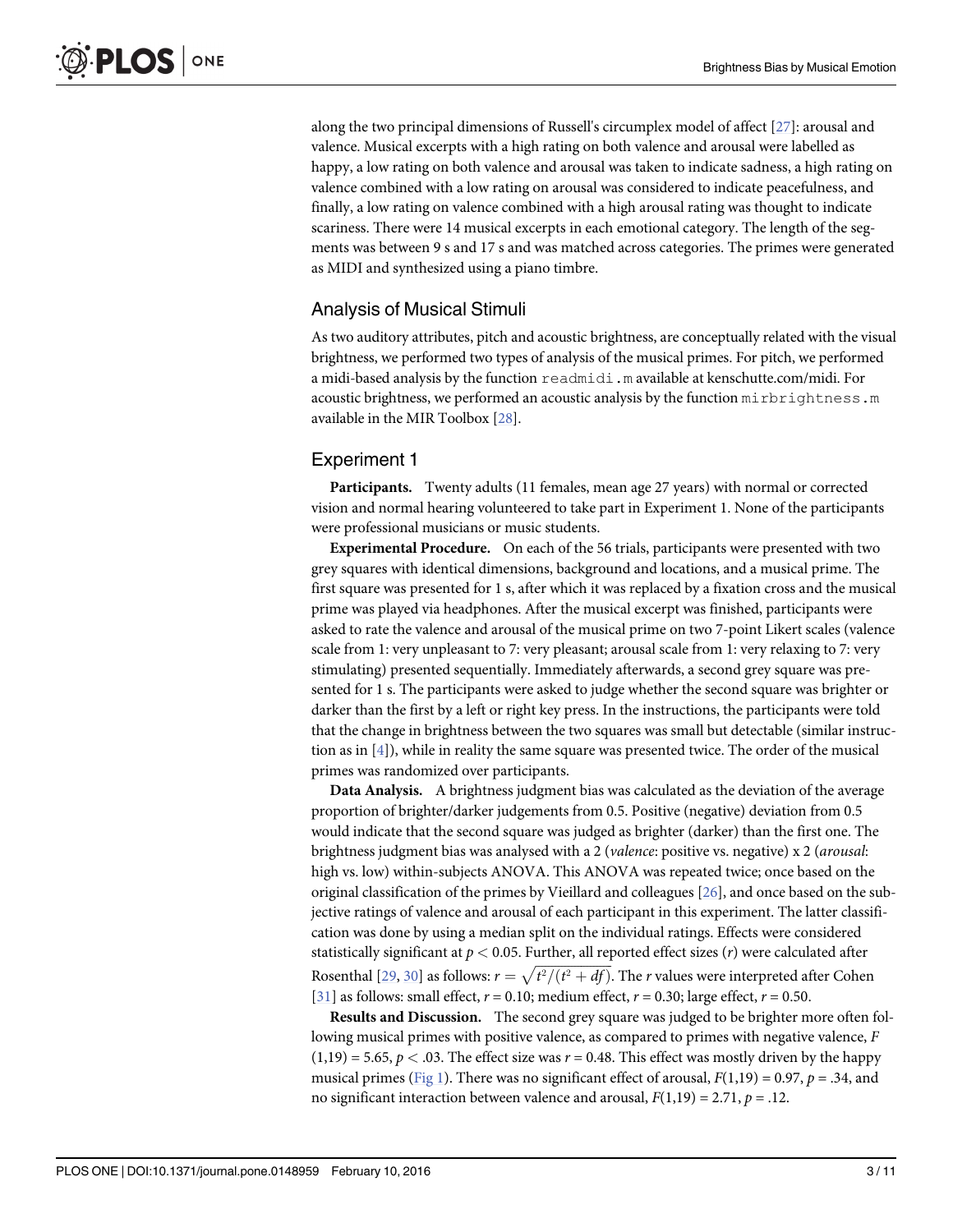<span id="page-3-0"></span>

[Fig 1. R](#page-2-0)esults of Experiment 1. Brightness judgment biases, separately for happy, peaceful, scary, and sad excerpts. Excerpts were categorized based on the objective intended emotion after [\[26\]](#page-10-0) or based on the subjective ratings of each participant. Error bars indicate SE of the mean.

doi:10.1371/journal.pone.0148959.g001

When the musical primes were categorized based on the subjective ratings of our participants, we observed a similar pattern  $(Fig_1)$ . The grey squares were judged as brighter after musical primes were subjectively rated as positive valence,  $F(1,19) = 4.67$ ,  $p < .05$ . The effect size was  $r = 0.44$ . No significant effect of subjectively rated arousal was observed,  $F(1,19) =$ 1.02,  $p = .33$ , and the interaction between valence and arousal was marginal,  $F(1,19) = 3.38$ ,  $p = 0.08$ .

To further investigate the relation between subjective ratings of valence and arousal, and the bias in judged brightness, the average brightness judgment bias was calculated separately for every level on the 7-point Likert scales ([Fig 2](#page-4-0)). Across participants, we observed a linear relationship: the higher the ratings on arousal and valence of musical primes, the higher the bias in brightness judgment. Further, this bias was most conspicuous at the extreme positive end of the scales, i.e. high values of arousal and valence.

It should be noted here that on average the ratings of valence and arousal from our participants are in good agreement with the original classification into the four emotional categories as in  $[26]$  $[26]$ ; see [Table 1.](#page-4-0)

The results of Experiment 1 show that happy music makes a subsequently presented grey square to be judged brighter than the identical grey square presented earlier. Further, the brightness judgment bias remains robust irrespective of whether the musical excerpts were pre-categorized as happy or subjectively perceived to be happy. Our results are in accordance with previous studies suggesting that metaphors link brightness judgment to emotion [[3](#page-9-0)–[5\]](#page-9-0).

In Experiment 1, musical primes were affectively evaluated before participants provided a brightness judgment. In order to investigate whether such explicit affective evaluation of the musical primes was necessary for the brightness judgment bias to occur, we performed a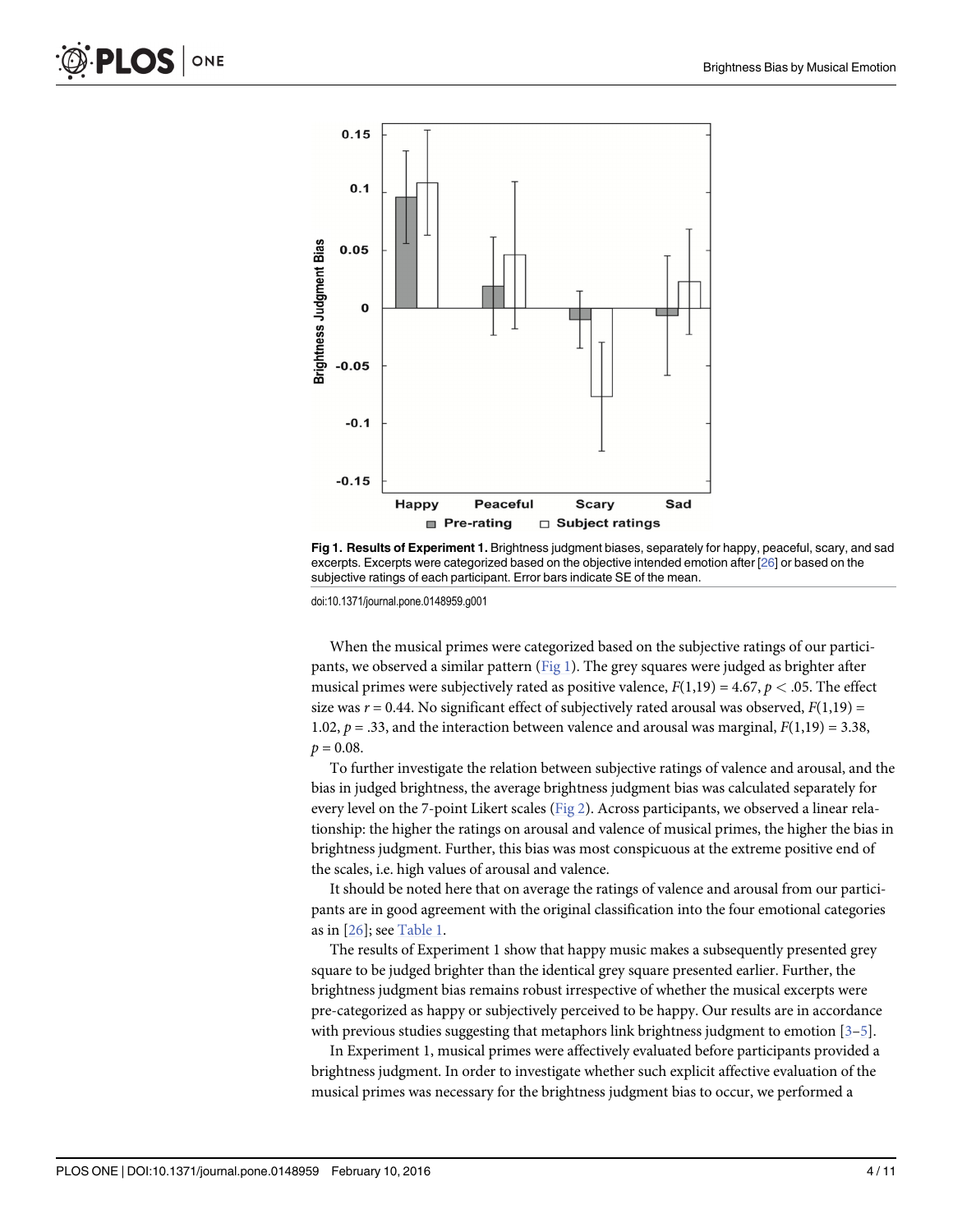<span id="page-4-0"></span>



doi:10.1371/journal.pone.0148959.g002

second experiment which was similar to Experiment 1 but without any emotional evaluation of musical primes.

#### Experiment 2

Participants. Twenty human adults (16 females, mean age 27 years) with normal or corrected vision and normal hearing volunteered to take part in Experiment 2. None of the participants had taken part in Experiment 1 and none were professional musicians or music students.

Experimental Procedure. The same procedure as in Experiment 1 was used, but without the affective evaluation of musical primes, i.e. the ratings of valence and arousal. Participants were shown the second grey square immediately after the music finished and there was no explicit affective evaluation of the musical primes. It should be stressed here that our participants were naive to the experimental aim(s) and the word 'emotion' did not appear on the information sheet given to them prior to the experiment in order to minimize any explicit affective evaluation of the musical excerpts.

Results and Discussion. The second grey square was judged to be brighter more often following musical primes pre-categorized as having positive valence, as compared to primes having negative valence,  $F(1,19) = 7.67$ ,  $p < .025$ . The effect size was  $r = .54$ . Similar to the

[Table 1.](#page-3-0) Average valence and arousal ratings of musical excerpts. The table lists the average valence and arousal ratings for the four different types of musical excerpts (happy, sad, scary and peaceful) used as primes. (SE of the mean).

| <b>Emotional Category</b> | Valence    | Arousal    |
|---------------------------|------------|------------|
| <b>Happy</b>              | 4.73(0.10) | 4.86(.09)  |
| Sad                       | 4.05(.11)  | 3.86(.11)  |
| <b>Scary</b>              | 3.57(0.11) | 4.30(0.10) |
| <b>Peaceful</b>           | 4.39(.09)  | 3.82(.10)  |

doi:10.1371/journal.pone.0148959.t001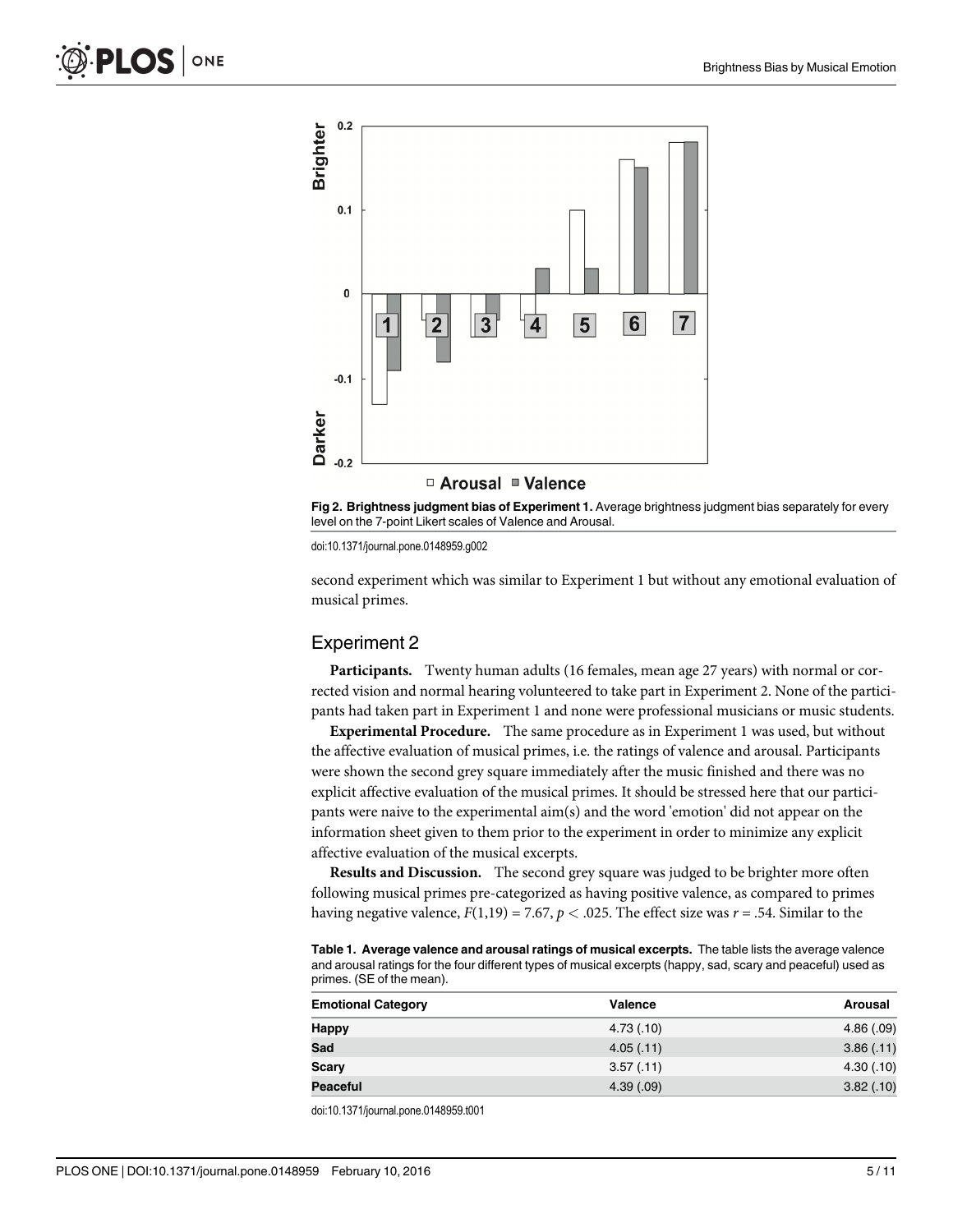



doi:10.1371/journal.pone.0148959.g003

results of Experiment 1, happy musical primes biased judgment towards increased brightness. In contrast to the previous results, sad primes clearly biased judgment in the opposite direction towards decreased brightness ( $Fig 3$ ). The effect of arousal was marginally significant,  $F(1,19)$  = 4.04,  $p = .059$  and the effect size was medium,  $r = 0.42$  There was no significant interaction between valence and arousal,  $F(1,19) = 0.01$ ,  $p = .94$ .

The results of Experiment 2 mostly replicate those of Experiment 1: valence of a musical prime affects brightness judgment. Listening to short segments of happy music makes a grey square being judged brighter, while listening to sad music makes it to be judged darker. The explicit evaluation of the emotional content of the primes is in fact not necessary for this brightness judgment bias to occur, therefore, suggesting that the music induced brightness judgment bias may be an automatic effect. Merely listening to a short excerpt of happy or sad music affects subsequent brightness judgment.

In both Experiments 1 and 2, participants were presented with two grey squares, one before and one after the presentation of the musical prime, and they judged the brightness of the second grey square relative to the brightness of the first square. In order to investigate whether the brightness judgment bias is more related with the memory representation of the first grey square or with the brightness judgment of the second grey square, we performed a third experiment in which the participants rated a grey square presented after musical prime on an absolute scale.

## Experiment 3

Participants. Twenty human adults (13 females, mean age 21 years) with normal or corrected vision and normal hearing volunteered to take part in Experiment 3. No participants took part in the previous two experiments.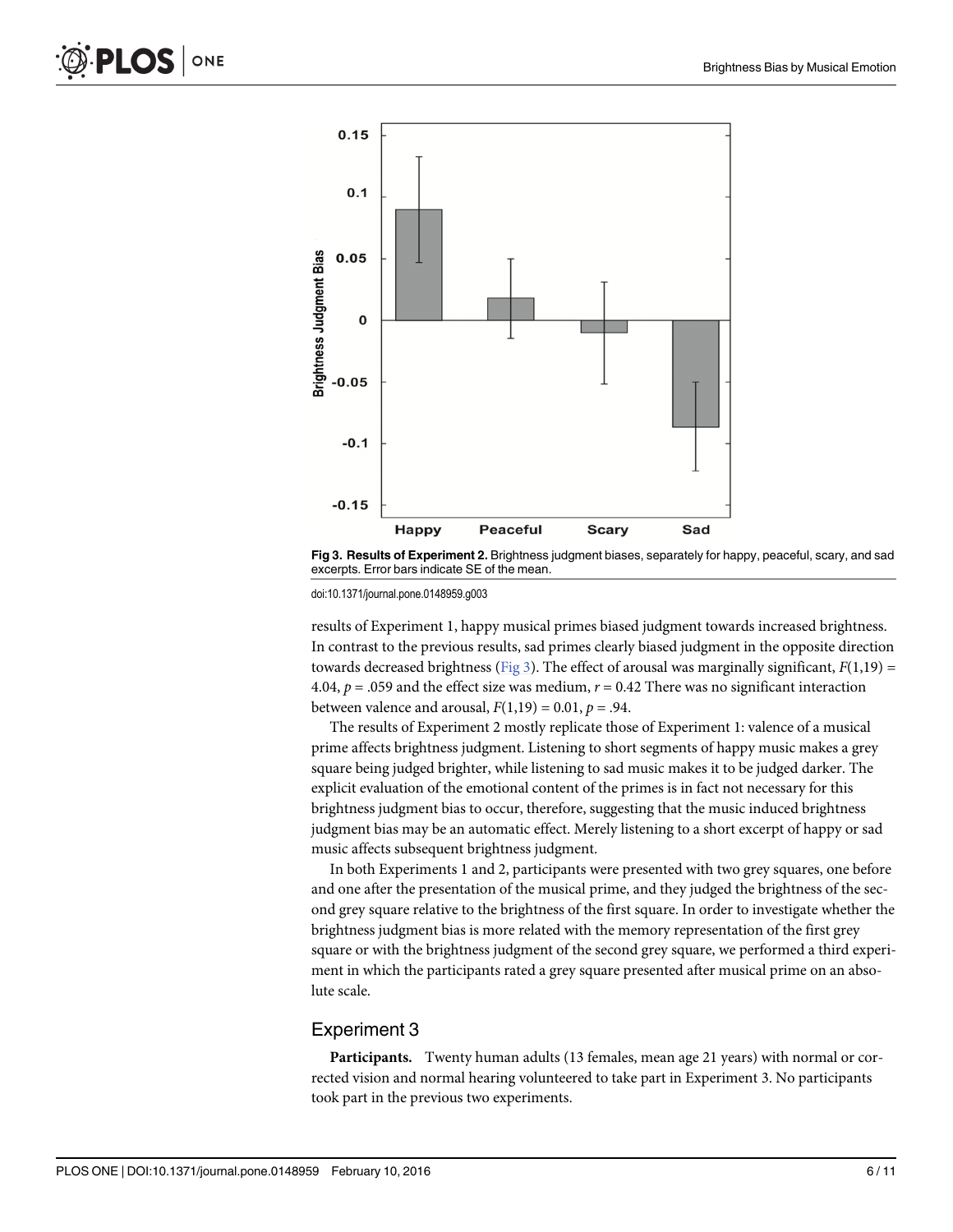Experimental Procedure. There were two phases in this experiment. In the first phase, the participants had to learn a grey scale with brightness varying from 1 (completely black) to 100 (completely white). In this learning phase, they were presented with squares of varying shades and were asked to judge a brightness rating between 1 and 100 on the grey scale they had previously seen. Participants received immediate feedback on their performance. Adequate learning was identified when performance in the last 10 trails was reasonably close (within  $\pm$  10 points) to true luminance level with a minimum of 30 trials. Once the learning criterion was met, in the second phase of this experiment participants were presented with musical primes, and only one square (but with shades varying across trials) was presented on each trial (56 in total) immediately after the musical prime was finished. The participants were asked to judge the brightness of the current square on the grey scale they had learnt earlier. Across trials, the brightness of the squares varied between 20 and 80 to allow for a bias towards both extremes of the spectrum. The order of the musical primes was randomized over participants.

Data Analysis. A brightness judgment bias was calculated as the difference between the real level of brightness on the grey scale and the judged level of brightness as reported by the participants. At participant level, this bias value was normalized with respect to the overall mean bias score across all four musical primes. Positive scores indicate a bias towards the brighter judgment, while negative scores indicate a bias towards the darker judgment.

Results and Discussion. The grey square was judged as brighter following a musical prime with positive valence and darker following a musical prime with negative valence (Fig  $\leq$ ), as indicated by the highly significant effect of valence,  $F(1,19) = 12.12$ ,  $p < 0.005$ . The effect size was large,  $r = 0.62$ . There was no significant main effect of arousal,  $F(1,19) = 1.29$ ,  $p = .27$ , and no significant interaction between valence and arousal,  $F(1,19) = 2.19$ ,  $p = .155$ .

These results confirm our earlier findings of Experiments 1 and 2, but using a substantially different paradigm. Again, the valence of a short musical prime affects the perceived brightness





doi:10.1371/journal.pone.0148959.g004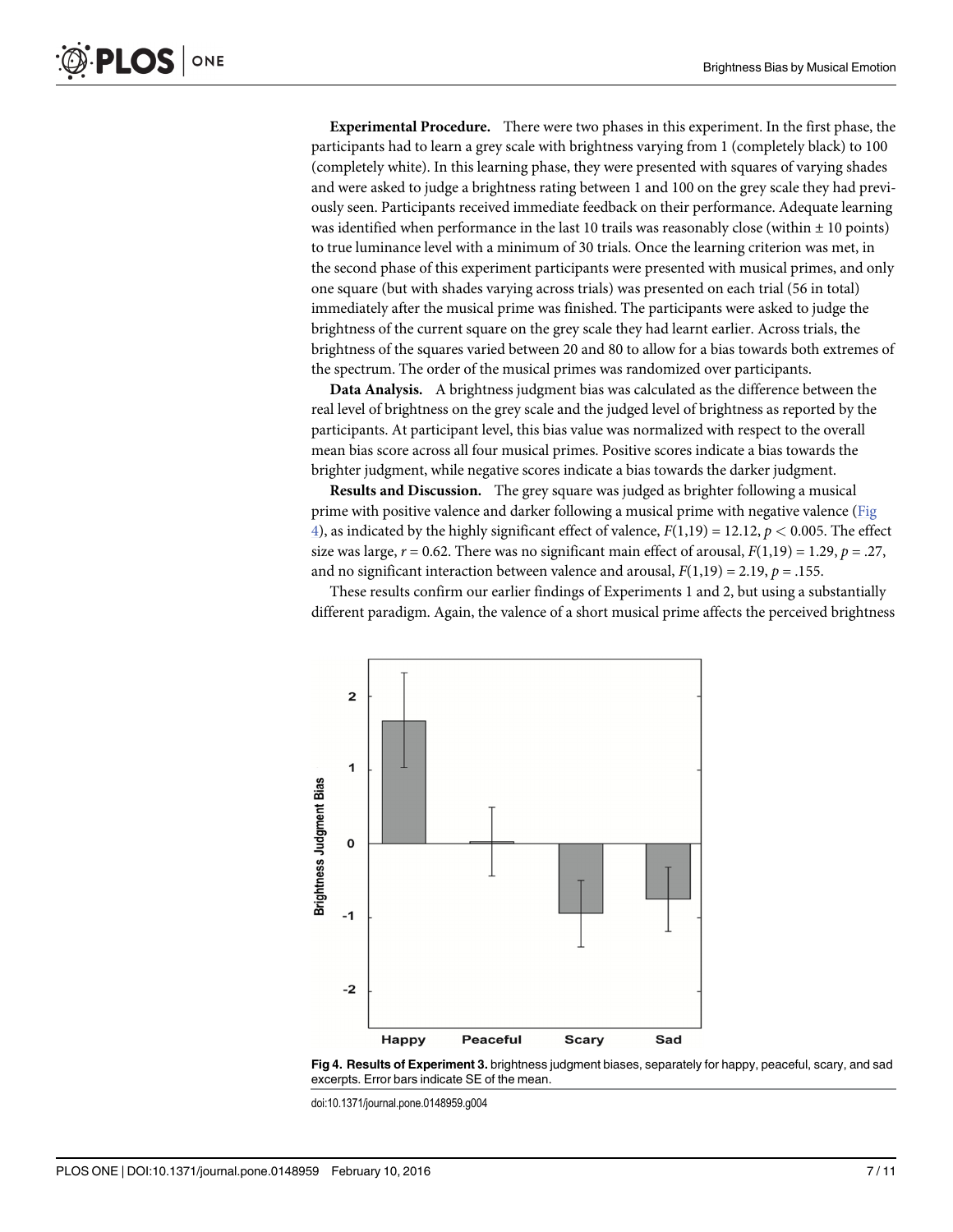<span id="page-7-0"></span>of a subsequently presented grey square, with positive valence biasing judgment towards brighter and negative valence biasing towards darker responses. Importantly, the results of Experiment 3 rule out any effect of memory related processes in the brightness judgment, and unambiguously show that it is the judgment of a grey square presented physically at the time of judgement that is likely to be biased. Therefore, the reported brightness judgment bias may indeed be considered as a robust effect.

# General Discussion

Across three experiments, we showed that relatively short musical excerpts could be used as effective emotional primes that cross-modally influence brightness judgment of visual stimuli. Grey squares were consistently judged as brighter after listening to music with a positive valence, as compared to music with a negative valence. This influence is consistent with the prevalent metaphorical mapping (positive = bright; negative = dark). The results of Experiment 1 confirmed our prediction that even relatively short  $\left(\sim 10-15 \text{ s}\right)$  excerpts of music can communicate emotions strong enough to bias visual judgment in a systematic fashion. The results of Experiment 2 revealed that the bias in brightness judgment does not require an active evaluation of the emotional content of the music. By applying a different experimental procedure in Experiment 3, we showed that this judgment bias is indeed a robust effect. Due to the nature of explicitly acquired judgments on visual brightness, we cannot establish whether the reported bias is a high-level conceptual effect or a low-level perceptual effect. However, the bias is consistent with metaphoric viewpoint and there are some suggestions that metaphors are not arbitrarily formed but rather grounded on low-level embodied processes [[2](#page-9-0), [32](#page-10-0)]; nevertheless, for confirming the latter perceptual account, electrophysiological study should investigate in future to find early neural components of visual processing in relation with the reported brightness bias.

Note that out of the four emotion categories (happy, peaceful, scary, and sad) studied here, musical excerpts associated with happy emotion produced the most consistent and robust brightness bias across the three experiments. Recently, Fritz and colleagues [\[17\]](#page-9-0) showed that happy or joyful music is easier recognized as compared to scary and sad music, and also that happy emotions are universally recognized in music. If indeed happy music induces corresponding emotions in listeners more robustly and consistently than other emotions, this might explain our finding that the happy excerpts were most effective in biasing brightness judgment.

Unlike happy excerpts, the scary and sad musical excerpts were associated with most variable brightness judgment bias. This might be due to the fact that there is more confusion in recognizing scary and sad emotions in music  $[17]$  $[17]$  $[17]$ . Although the brightness bias varied over experiments, post-hoc analyses showed that the differences for scary and sad primes between Experiments 1 and 2, which allow for a straightforward comparison, were not statistically significant (Sad:  $t(38) = 1.27$ ,  $p = .211$ ; Scary:  $t(38) = 0$ ,  $p = 1$ ). This indicates that the observed variation is most likely due to chance, and does not indicate systematic difference due to, for example, the differences in experimental procedure between Experiments 1 and 2.

Although the current results suggest a clear link between musical emotion and brightness judgment, they do not necessitate that felt emotions are a crucial link in this effect, i.e. there might be a direct, unmediated association between certain acoustical or musical features and brightness perception. In general, we believe that the link between musical emotion and brightness judgment is mediated by emotion, since it is the specific combinations of acoustic and musical features that typically make emotions in music recognizable [[33](#page-10-0)], not the presence of one single acoustic feature. For example, high pitch has been associated with brighter shades by both humans  $[30, 34, 35]$  $[30, 34, 35]$  $[30, 34, 35]$  $[30, 34, 35]$  $[30, 34, 35]$  and chimpanzees  $[30]$  $[30]$  $[30]$ . However, in our pool of musical excerpts,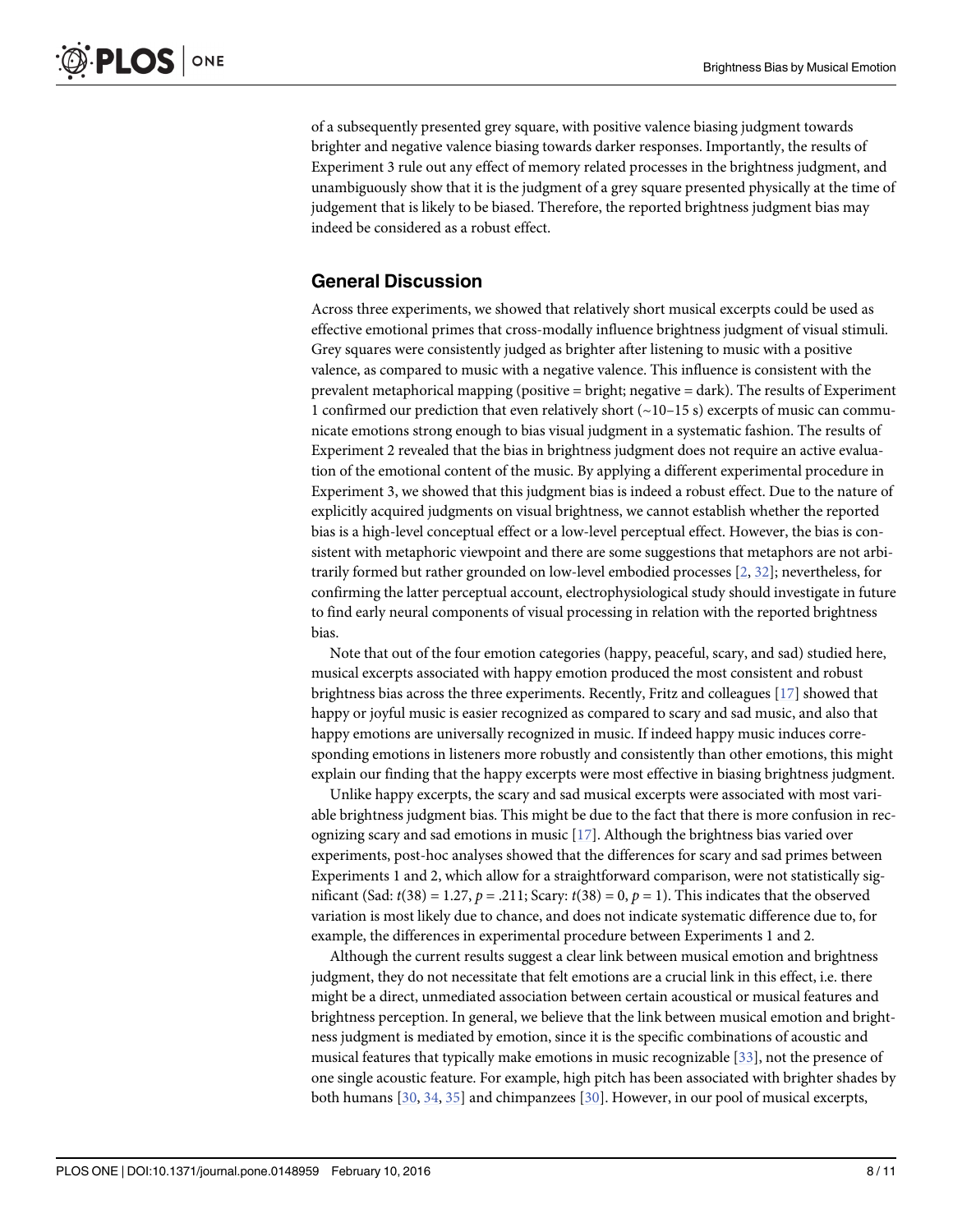<span id="page-8-0"></span>happy musical primes have comparable average pitch (midi encoding of pitch, 65.60, see [Meth](#page-1-0)[ods\)](#page-1-0) to that of peaceful musical primes (62.76) and scary musical primes have comparable pitch range (53) to that of sad primes (49). Further, the acoustic brightness might conceptually prime visual brightness, and acoustic brightness of major chord is usually higher than of a minor chord. Though our happy musical primes have significantly higher acoustical brightness than of sad musical primes ( $t(1, 13) = 8.71, p < .01$ ), they are not significantly different from those of peaceful musical primes  $(t(1,13) = 1.18, p = 0.26)$ . What makes some music happy and other music conveying a different emotion is a certain combination of a pitch, pitch range with other parameters such as tempo, pitch variability, speed of tone attack, direction of contour, acoustic brightness etc. [[33](#page-10-0)]. Therefore, simple cross-modal correspondence is unlikely to be the principal mechanism of the reported brightness judgment bias, though we do believe that future experiments with closely controlled parameters for each emotional category could offer novel insight towards a better understanding of the musical emotion induced visual judgment bias. Noteworthy to add here that as opposed to how music could influence brightness judgment, a recent study has investigated how brightness could influence music listening experience [[36](#page-10-0)]: greater physiological changes are observed during listening to music in dimmer light condition than in the standard light condition.

Finally, our results need to be discussed in the wider framework of musical semantics, i.e. how music can give rise to meaning. Although it has long been disputed that music has meaning [\[37,](#page-10-0) [38\]](#page-10-0), a growing body of recent research literature has provided evidence that musical information is perceived by human as meaningful [[39](#page-10-0)], and engages neural mechanism underlying the processing of semantical information in the brain (see for a review, [\[40\]](#page-10-0)). One of the possible mechanisms by which meaning is communicated by music is its emotional content  $[41, 42]$  $[41, 42]$  $[41, 42]$ . Musical emotion is fast recognized  $[43]$  $[43]$  $[43]$ , and there are suggestions that this recognition almost automatically leads to the activation of concepts semantically related to the perceived emotion [[44\]](#page-10-0), akin to the spreading activation mechanism underlying priming [[45,](#page-10-0) [46\]](#page-10-0). Crossmodal priming paradigms using music as primes have demonstrated that the N400, an eventrelated-potential component indexing semantic incongruity [[47](#page-10-0)], is robustly elicited for mismatches in emotional meaning between music and language stimuli  $[44, 48-50]$  $[44, 48-50]$  $[44, 48-50]$  $[44, 48-50]$  $[44, 48-50]$  $[44, 48-50]$ . We propose here that the meaning as emerged by the emotional content of a musical prime interacts with the concepts elicited metaphorically by the visual stimuli, and this interaction was found to be most robust for the happy music.

Altogether, our findings demonstrate a powerful role of musical emotion in modulating judgment of visual brightness response in a metaphor consistent fashion, the essence of which, was eloquently captured by Leonard Bernstein  $[51]$  $[51]$  $[51]$ , who concluded, "... music is a totally metaphorical language."

#### Acknowledgments

The authors are thankful to O. Williamson and D. Ellery for their assistance with data collection. The results of this study were presented at the ICMPC-ESCOM 2012, Thessaloniki, Greece.

## Author Contributions

Conceived and designed the experiments: JB. Performed the experiments: JPL. Analyzed the data: JPL JB. Contributed reagents/materials/analysis tools: JPL JB. Wrote the paper: JB JPL.

#### References

[1.](#page-0-0) Lakoff G, Johnson M. Metaphors we live by. Chicago: University of Chicago Press; 1980. xiii, 242 p. p.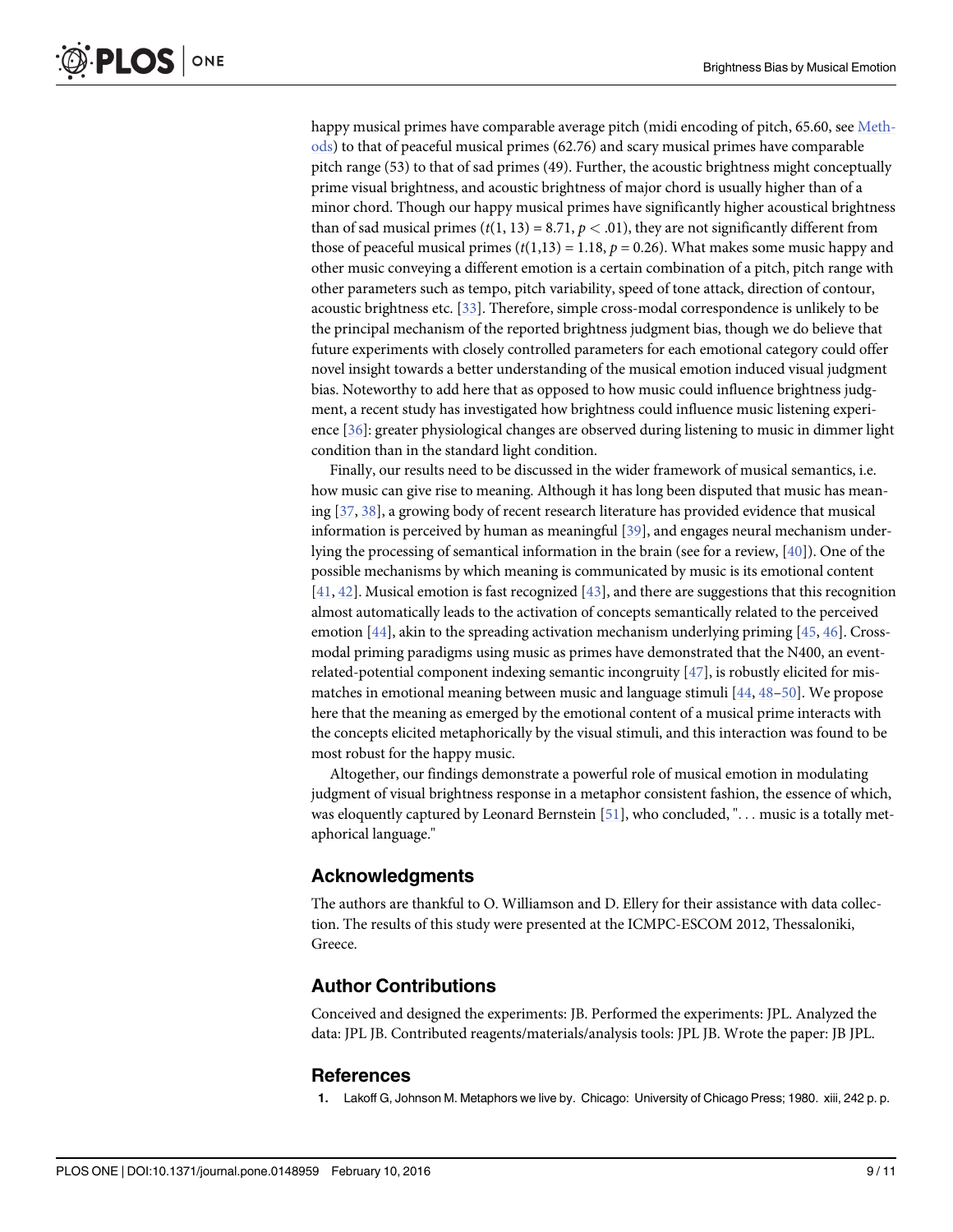- <span id="page-9-0"></span>[2.](#page-0-0) Landau MJ, Meier BP, Keefer LA. A metaphor-enriched social cognition. Psychological bulletin. 2010; 136(6):1045–67. Epub 2010/09/09. doi: [10.1037/a0020970](http://dx.doi.org/10.1037/a0020970) PMID: [20822208.](http://www.ncbi.nlm.nih.gov/pubmed/20822208)
- [3.](#page-0-0) Song H, Vonasch AJ, Meier BP, Bargh JA. Brighten up: Smiles facilitate perceptual judgment of facial lightness. Journal of Experimental Social Psychology. 2012; 48(1):450–2.
- [4.](#page-0-0) Meier BP, Robinson MD, Crawford LE, Ahlvers WJ. When "light" and "dark" thoughts become light and dark responses: affect biases brightness judgments. Emotion. 2007; 7(2):366–76. Epub 2007/05/23. doi: [10.1037/1528-3542.7.2.366](http://dx.doi.org/10.1037/1528-3542.7.2.366) PMID: [17516814](http://www.ncbi.nlm.nih.gov/pubmed/17516814).
- [5.](#page-0-0) Banerjee P, Chatterjee P, Sinha J. Is it light or dark? Recalling moral behavior changes perception of brightness. Psychol Sci. 2012; 23(4):407–9. Epub 2012/03/08. doi: [10.1177/0956797611432497](http://dx.doi.org/10.1177/0956797611432497) PMID: [22395128.](http://www.ncbi.nlm.nih.gov/pubmed/22395128)
- [6.](#page-0-0) Brandt MJ, IJzerman H, Blanken I. Does Recalling Moral Behavior Change the Perception of Brightness? Social Psychology. 2014; 45:246–52.
- [7.](#page-1-0) Juslin PN, Sloboda JA. Handbook of music and emotion: theory, research, applications. Oxford: Oxford University Press; 2011. xiv, 975 p. p.
- [8.](#page-1-0) Hargreaves DJ, North AC. The social psychology of music. Oxford; New York: Oxford University Press; 1997. xv, 319 p. p.
- [9.](#page-1-0) DeNora T. Music in everyday life. Cambridge: Cambridge University Press; 2000.
- [10.](#page-1-0) Sloboda J, Lamont A, Greasley A. Choosing to hear music: Motivation, process, and effect. In: Hallam S, Cross I, Thaut M, editors. The Oxford Handbook of Music Psychology. Oxford: Oxford University Press; 2009. p. 431–40.
- [11.](#page-1-0) Moore KS. A systematic review on the neural effects of music on emotion regulation: implications for music therapy practice. Journal of music therapy. 2013; 50(3):198–242. Epub 2014/02/27. PMID: [24568004](http://www.ncbi.nlm.nih.gov/pubmed/24568004).
- [12.](#page-1-0) Kemal Arikan M, Devrim M, Oran Ö, Inan S, Elhih M, Demiralp T. Music effects on event-related potentials of humans on the basis of cultural environment. Neurosci Lett. 1999; 268(1):21–4. PMID: [10400068](http://www.ncbi.nlm.nih.gov/pubmed/10400068)
- [13.](#page-1-0) Kreutz G, Ott U, Teichmann D, Osawa P, Vaitl D. Using music to induce emotions: Influences of musical preference and absorption. Psychology of Music. 2008; 36(1):101–26. doi: [10.1177/](http://dx.doi.org/10.1177/0305735607082623) [0305735607082623](http://dx.doi.org/10.1177/0305735607082623)
- [14.](#page-1-0) Orr MG, Ohlsson S. Relationship between complexity and liking as a function of expertise. Music Perception. 2005; 22(4):583–611.
- [15.](#page-1-0) Rentfrow PJ, Gosling SD. The Do Re Mi's of Everyday Life: The Structure and Personality Correlates of Music Preferences. Journal of Personality and Social Psychology. 2003; 84(6):1236–56. PMID: [12793587](http://www.ncbi.nlm.nih.gov/pubmed/12793587)
- [16.](#page-1-0) Baraldi FB. All the Pain and Joy of the World in a Single Melody: A Transylvanian Case Study on Musical Emotion. Music Perception. 2009; 26(3):257–61. doi: [10.1525/mp.2009.26.3.257](http://dx.doi.org/10.1525/mp.2009.26.3.257)
- [17.](#page-1-0) Fritz T, Jentschke S, Gosselin N, Sammler D, Peretz I, Turner R, et al. Universal Recognition of Three Basic Emotions in Music. Current Biology. 2009; 19(7):573–6. doi: [10.1016/j.cub.2009.02.058](http://dx.doi.org/10.1016/j.cub.2009.02.058) PMID: [19303300](http://www.ncbi.nlm.nih.gov/pubmed/19303300)
- [18.](#page-1-0) Bernardi L, Porta C, Casucci G, Balsamo R, Bernardi NF, Fogari R, et al. Dynamic interactions between musical, cardiovascular, and cerebral rhythms in humans. Circulation. 2009; 119(25):3171–80. Epub 2009/07/02. PMID: [19569263](http://www.ncbi.nlm.nih.gov/pubmed/19569263).
- [19.](#page-1-0) Marin MM, Bhattacharya J. Music induced emotions: some current issues and cross-modal comparisons. In: Hermida J, Ferrero M, editors. Music Education: Nova Science Publishers, Inc.; 2010. p. 1– 38.
- [20.](#page-1-0) North AC. The effect of background music on the taste of wine. British Journal of Psychology. 2012; 103(3):293–301. doi: [10.1111/j.2044-8295.2011.02072.x](http://dx.doi.org/10.1111/j.2044-8295.2011.02072.x) PMID: [22804697](http://www.ncbi.nlm.nih.gov/pubmed/22804697)
- [21.](#page-1-0) Logeswaran N, Bhattacharya J. Crossmodal transfer of emotion by music. Neuroscience letters. 2009; 455(2):129–33. Epub 2009/04/17. doi: [10.1016/j.neulet.2009.03.044](http://dx.doi.org/10.1016/j.neulet.2009.03.044) PMID: [19368861](http://www.ncbi.nlm.nih.gov/pubmed/19368861).
- [22.](#page-1-0) Marin MM, Gingras B, Bhattacharya J. Crossmodal transfer of arousal, but not pleasantness, from the musical to the visual domain. Emotion. 2012; 12(3):618–31. Epub 2011/08/24. doi: [10.1037/a0025020](http://dx.doi.org/10.1037/a0025020) PMID: [21859191.](http://www.ncbi.nlm.nih.gov/pubmed/21859191)
- [23.](#page-1-0) Riener C, Stefanucci JK, Proffitt D, Clore GL. Mood and the perception of spatial layout. 44th Annual Meeting of the Psychonomic Society; Vancouver, BC, Canada2003.
- [24.](#page-1-0) Proffitt D. Embodied perception and the economy of action. Perspect Psychol Sci. 2006; 1:110–22. doi: [10.1111/j.1745-6916.2006.00008.x](http://dx.doi.org/10.1111/j.1745-6916.2006.00008.x) PMID: [26151466](http://www.ncbi.nlm.nih.gov/pubmed/26151466)
- [25.](#page-1-0) Sollberger B, Reber R, Eckstein D. Musical chords as affective priming context in a word-evaluation task. Music Perception. 2003; 20(3):263–82. Peer Reviewed Journal: 2003-03056-003.